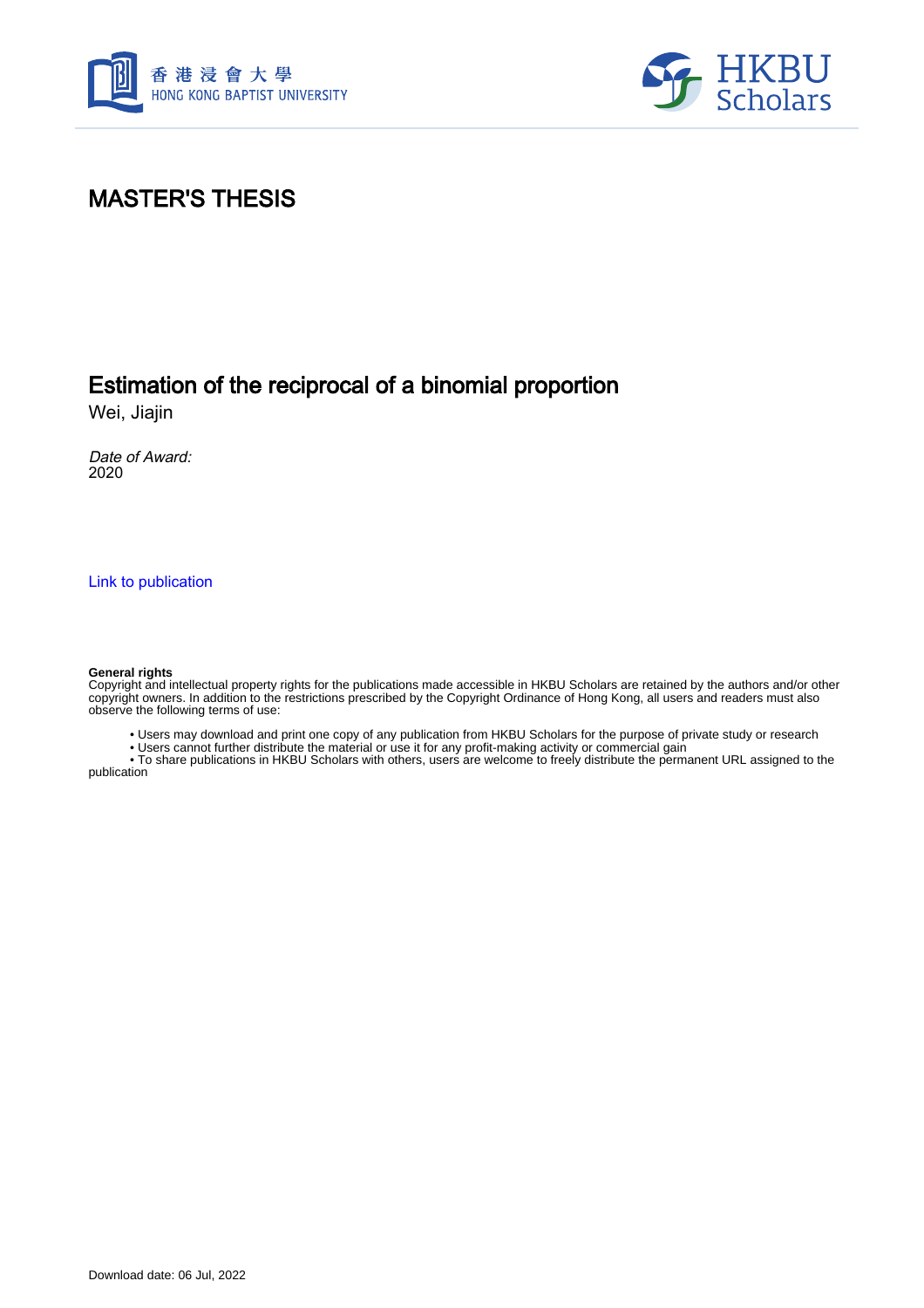### Abstract

As a classic parameter originated from the binomial distribution, the binomial proportion has been well studied in the literature due to its wide range of applications. In contrast, the reciprocal of the binomial proportion, also known as the inverse proportion, is often overlooked, although it plays an important role in sampling designs and clinical studies. To estimate the inverse proportion, a simple method is to apply the maximum likelihood estimation (MLE). This estimator is, however, not a valid estimator because it suffers from the zero-event problem, which occurs when there is no successful event in the trials. At first, we review a number of methods proposed to overcome the zero-event problem and discuss whether they are feasible to estimate the inverse proportion. Inspired by the Wilson (1927) and Agresti and Coull (1998), in this thesis, we focus on a family of shrinkage estimators of the inverse proportion and propose to derive the optimal estimator within this family. The shrinkage estimator overcomes the zero-event problem by including a positive shrinkage parameter, which is intrinsically related to the expected value of the resulting estimator. To find the best shrinkage parameter, the relationship between the shrinkage parameter and the estimation bias of the shrinkage estimator is investigated systematically. Note that the explicit expression of the expected value function of the estimator and the best shrinkage parameter are quite complicated to compute when the number of trials is large. Hence, we review three methods in the literature which were proposed to approximate the expected value function. And after being inspired, we propose a new approximate formula for the expected value function and derive an approximate solution of the optimal shrinkage parameter by the Taylor expansion. Because there still exist an unknown binomial proportion in the optimal shrinkage parameter, we suggest a plug-in estimator for the unknown proportion with an adaptive threshold. Finally, simulation studies are conducted to evaluate the performance of our new estimator. As baselines for comparison, we also include the Fattorini estimator, the Haldane estimator and a piecewise estimator in the simulations. According to the simulation results, the new estimator is able to achieve a better or equally good performance compared with the Fattorini estimators in most settings. Hence, our new estimator can be a reliable estimator for the inverse proportion in most practical cases.

*Key words*: Binomial proportion, Estimation bias, Inverse proportion, Plug-in estimator, Shrinkage parameter, Zero-event problem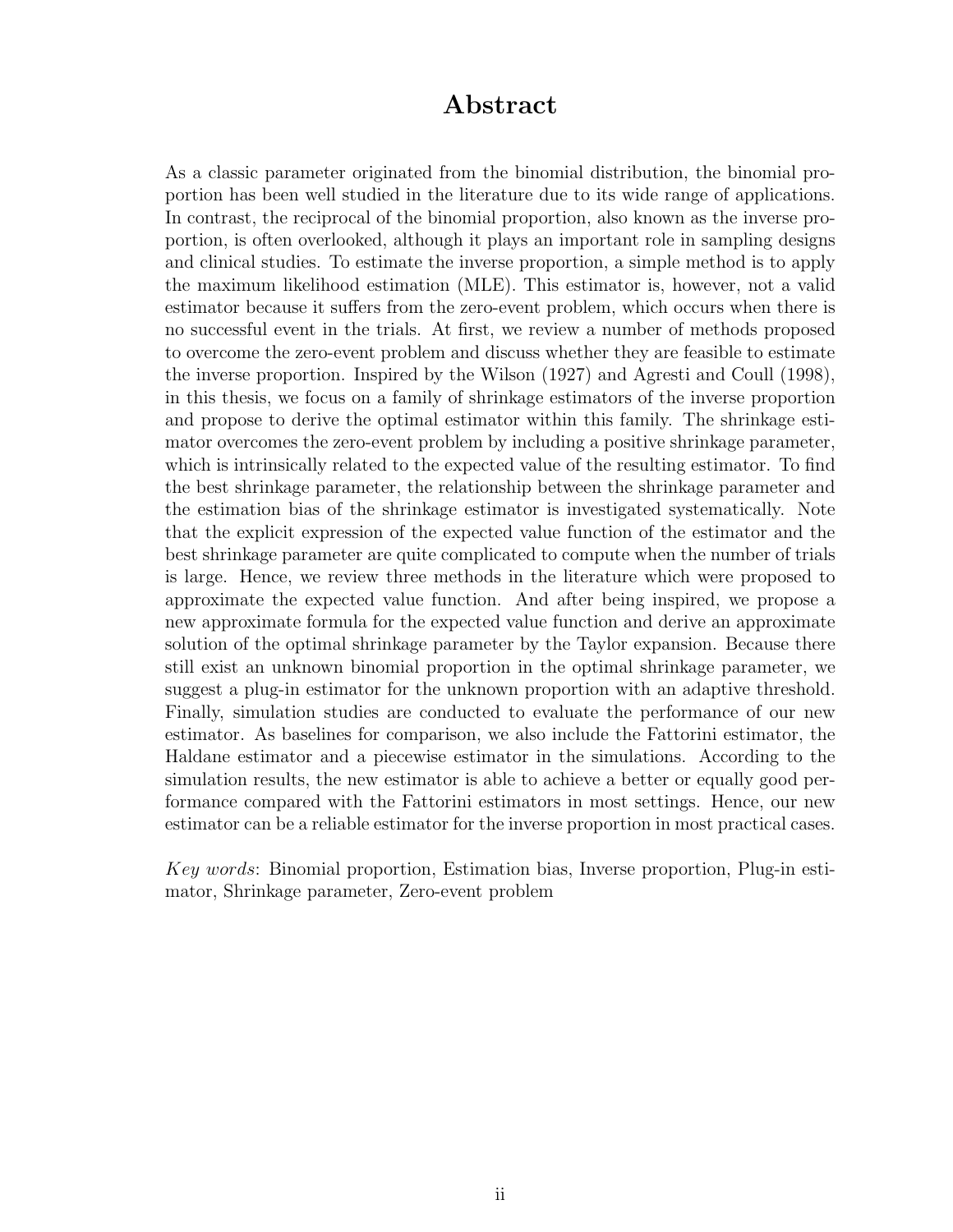# Table of Contents

| Declaration                                                                           | $\mathbf{i}$   |
|---------------------------------------------------------------------------------------|----------------|
| Abstract                                                                              | ii             |
| Acknowledgements                                                                      | iii            |
| Table of Contents                                                                     | iv             |
| List of Tables                                                                        | vi             |
| List of Figures                                                                       | vii            |
| Introduction<br>Chapter 1                                                             | $\mathbf{1}$   |
| 1.1                                                                                   | 1              |
| 1.2                                                                                   | $\overline{2}$ |
| 1.3<br>Shrinkage estimators of the inverse proportion $\ldots \ldots \ldots \ldots$   | $\overline{4}$ |
| Expected value of the shrinkage estimator $\ldots \ldots \ldots \ldots \ldots$<br>1.4 | $\overline{5}$ |
| 1.5                                                                                   | 6              |
| 1.5.1                                                                                 | 6              |
| 1.5.2                                                                                 | $\overline{7}$ |
| 1.6<br>Thesis outlines                                                                | 8              |
| Existing estimation of the inverse proportion<br>Chapter 2                            | 11             |
| 2.1                                                                                   | 12             |
| 2.2                                                                                   | 13             |
| 2.3                                                                                   | 14             |
| 2.4<br>Properties of the Fattorini estimator                                          | 15             |